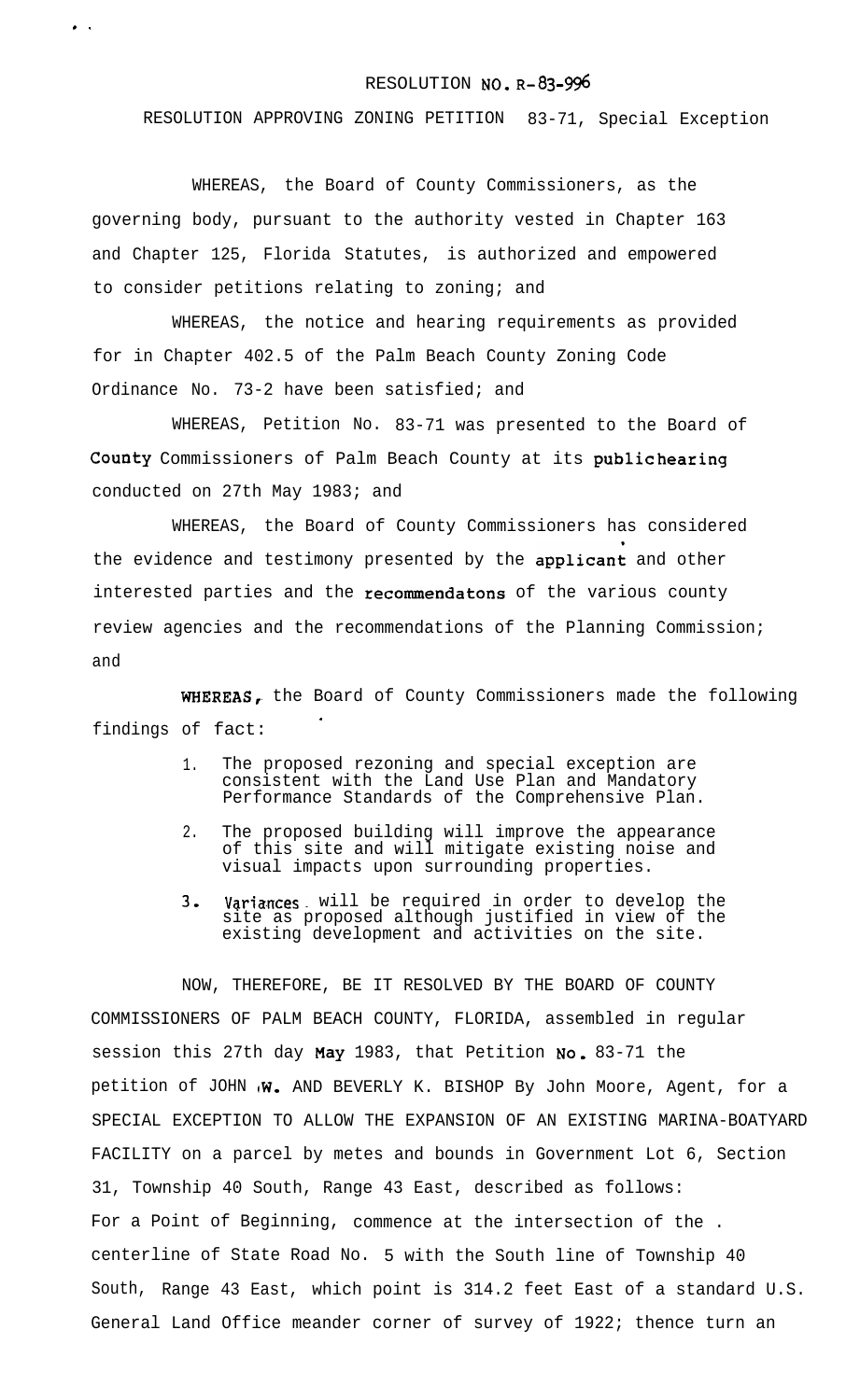angle from said South line of Township from West to Northwest of 58° 43'40" and run Northwest 352.24 feet; thence turn an angle from Southeast through West to Northwest of 147°40' and run 329.03 feet to a 3 inch iron pipe on the Southerly right-of-way line of State Road No. 5; thence continue on same Northwesterly course on the Southerly right-of-way line of State Road **No.** 5, 600 feet to a concrete monument which is the Point of Beginning of the parcel herein described; thence continue Northwesterly on the same course, and along said Southerly right-of-way line, 200 feet; thence turn an angle from Southeast to South of 63841'17" and run due South 280 feet, more or less, to the water's edge of the Intracoastal Waterway; thence Easterly along the water's edge 187.68 feet, more or less, to a point which is due South **Of** the Point of Beginning; thence North 240 feet, more or less, to the Point of Beginning. Said property located on the south side of Ocean Boulevard (S-R, A-l-A), approximately .l mile east of U.S.1 (S.R.5) was approved as advertised subject to the following conditions:

- 1. The property owner shall convey to Palm Beach County within ninety (90) days of approval 40 feet from the centerline for the ultimate right-of-way for S-R.707 (AlA), approximately an additional 7 feet of  $\texttt{right-}$ of-way.
- 2. The development must retain onsite 85% of the storm water runoff generated by a three (3) year storm per requirements of the Permit Section, Land Development Division.
- 3. The developer shall take reasonable precautions during the development of this property to insure that fugitive particulates (dust particles) from this project do not become a nuisance to neighboring properties.
- 4. The developer shall take necessary measures during the development of this property to prevent pollutant runoff to neighboring and nearby surface waters.
- 5. The developer must obtain necessary variances for set backs prior to Site Plan Certification or the site plan will have to be amended to conform to all applicable property development regulations.
- **6.** Conditions pursuant to aareement between Royce & Bishop and the **County** Attorney **as modified <sup>Dy the</sup> County Commission:** 
	- a) All boats which are mounted upon trailers, or to which trailers are readily available, shall be subject to engine run out testing only in the area west of the shop and store. Upon the effective date of this approval, all engine **runout** testing work on boat engines shall **be** accomplished on the west side of the property.
	- b) Work hours upon the premises will be limited to 8:00 **a.m. to 6:00** p.m., Monday through Saturday, with no work on Sunday. However, when an emergency arises in which extended working hours are required to preserve life or property, the hour and day limitation provided above shall not be applied.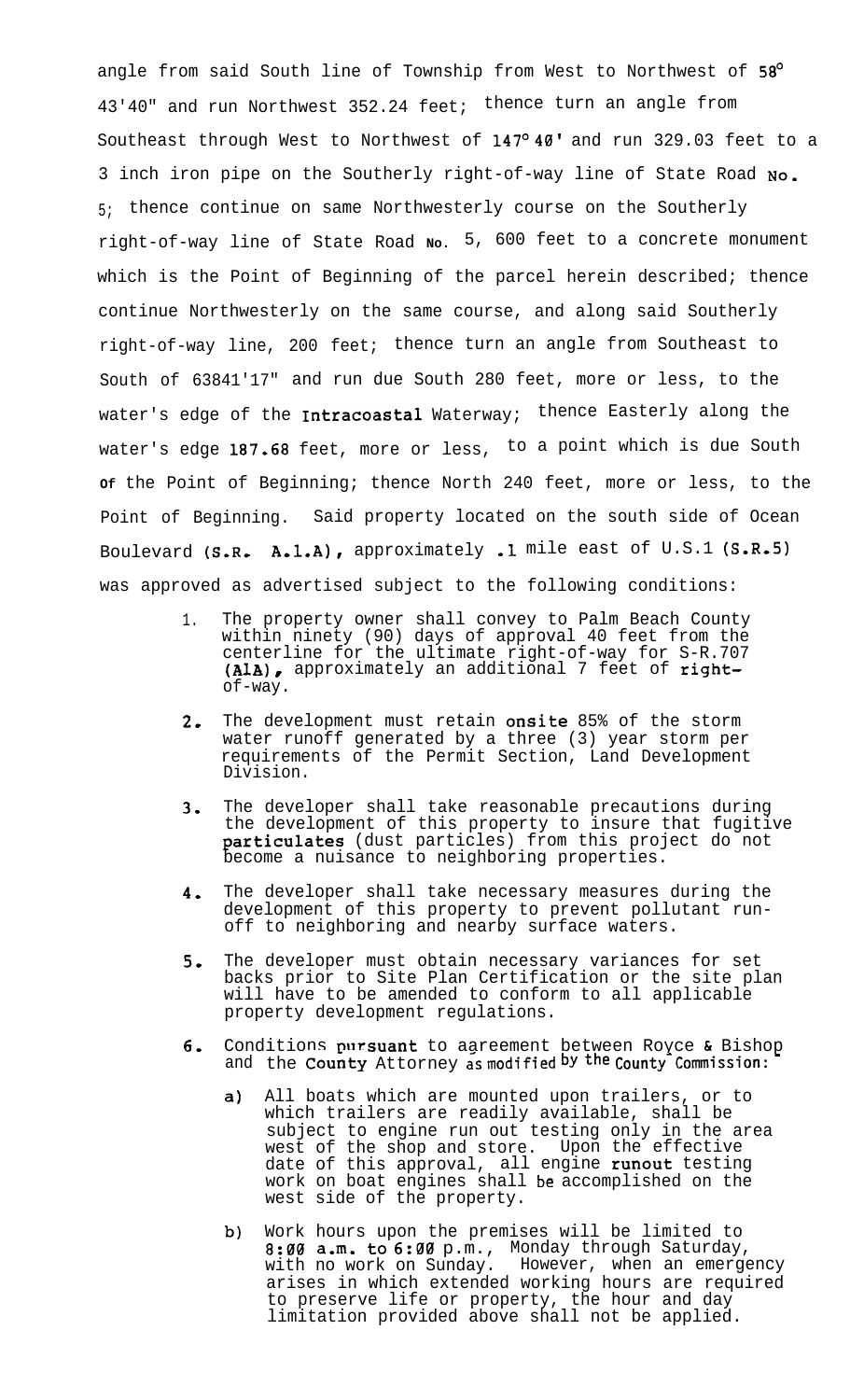The "work" referred to herein refers to the repairing, maintaining, building or servicing of boats or boat engines.

- $c)$ The lawn shed shall not be used for living purposes but may be used for office and storage purposes. Noisy repair work is not permitted at, in,or near said shed.
- d) No more than five (5) live-aboard boats shall be allowed to dock at the subject premises at any time nor to be located within 60 feet of the abutting property to the east. The term "liveaboard boats" as used herein, means boats upon which a person or persons are actually living, or using for living purposes regardless of the size of said boat, or the usual classification of same as a "live-aboard" "house boat" or other classification.
- e) Signs must comply with COUNTY'S applicable sign code requirements. Developer shall remove noncomplying signs upon the effective date of this approval,
- f) All motor vehicles utilized to move, tow or  $trans$ port boats shall be equipped with regular mufflers or similar devices to reduce the engine noise of said motor vehicles,
- 9) The air compressor located near the east side of the subject property shall be immediately relocated to the west side of the premises and shall not be reinstalled on the east: **side.**
- h) Old tires and similar debris shall not accumulate upon the subject premises and shall be removed within twenty (20) days of this approval.
- i) The developer shall not engage in any boat or boat engine repair or servicing work to be done upon boats situated in the water adjoining the shoreline of the premises which said shoreline runs for a distance of sixty (60) feet from the property to the east. The repair slip or a slip located west of repair shop, shall be utilized for all of said work performed by the developer,. Minor repair work **may** be performed by boat *owners* upon the boat of said individual and nothing herein shall prohibit such activities.
- j) The developer shall remove the outside "loud" telephone bell, situated upon the premises, within ten (10) days after this approval.
- 7. Shoreside sanitary hook-ups must be provided for any liveaboard boat berths. The following minimum upland facilities shall be provided:
	- a. 'Sanitary facilities as follows:

FOR WOMEN One (1) water closet One (1) lavatory One (1) shower

FOR MEN One (1) water closet One (1) urinal One (1) lavatory one (1) shower

b. An approved potable water source for each slip.